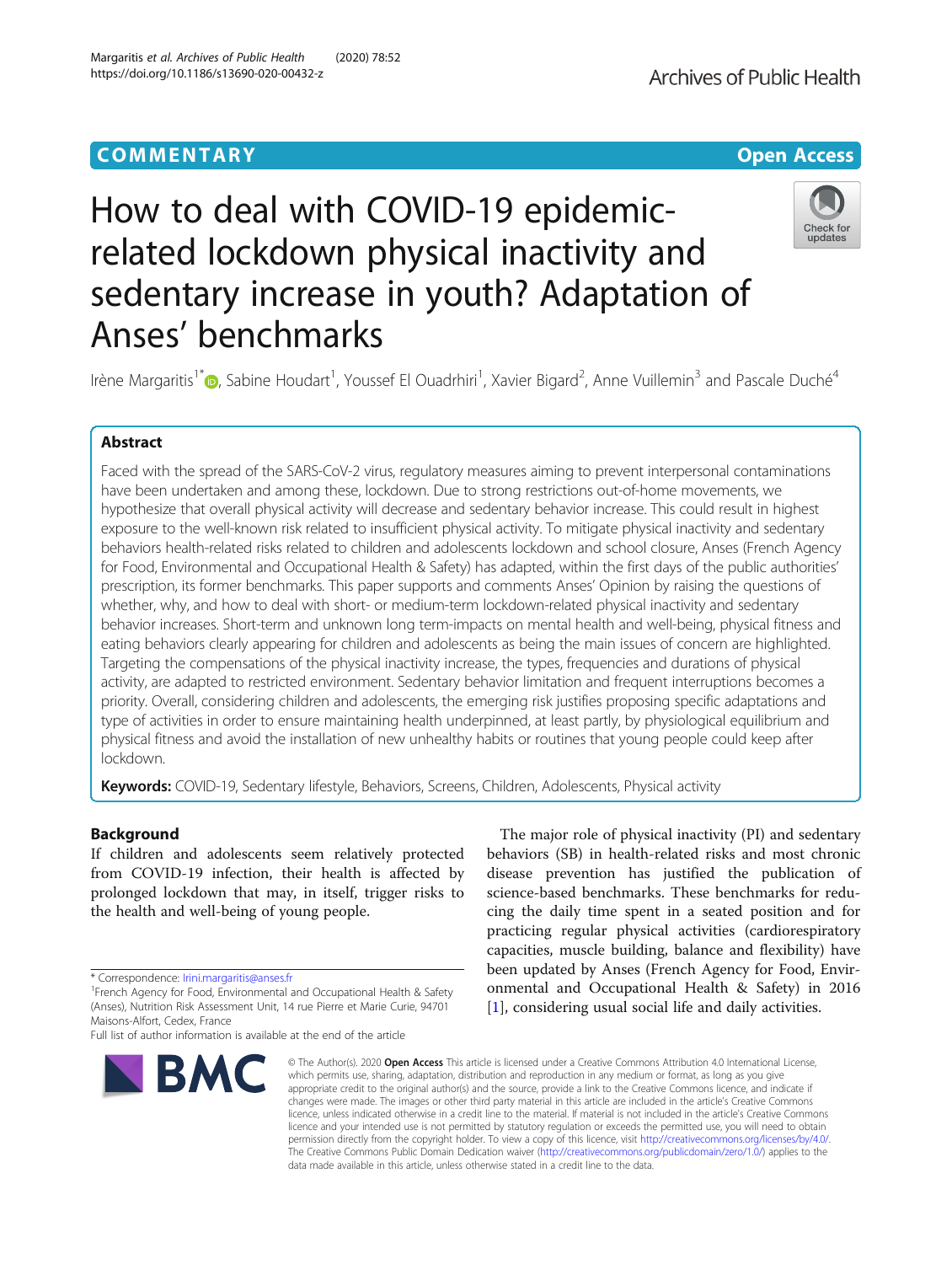Since 17 March 2020, faced with the spread of the SARS-CoV-2 virus, responsible for the COVID-19 disease, regulatory measures aiming to prevent interpersonal contaminations, have been undertaken within the framework of the "state of health emergency". France, like most countries, imposes strict lockdown measures for an announced period of several weeks that will probably be followed by school closure and spontaneous selfrestrictions until population feel new confidence for outdoor activities. In this context, Anses has carried out the expert appraisal: "Assessment of the risks of reduced physical activity and increased sedentary levels in lockdown situations" linked to the COVID-19 epidemic [\[2](#page-5-0)]. This opinion relates to the healthy young population on lockdown in application of the French regulation – this issue is of international concern. Countermeasures are to date solely based on expert elicitation. Based on Anses' opinion, updated by the most recent knowledge – especially on the current outbreak – this article raises the questions of whether, why, and how to deal with short- or medium-term lockdown-related PI and SB increase in young children and adolescents.

# Main text

# **Whather**

Lockdown, as a maintenance of people in a space of restricted and closed volume, considerably limits movement, affects the spontaneous physical activity (PA) usually related to the necessities of daily life outside the home. The effect of these negative impacts associated with an insufficient level of PA of moderate to high intensity and a high level of PI or SB is widely recognized. These effects have been identified and characterized for several populations, as a part of the report and opinion on the PA and SB benchmarks published in 2016 [\[1](#page-5-0)]. As an evidence, the strong restrictions out-of-home movements increase the exposure to these dangers, inducing an increase in associated health risks. The lockdown and the school closure prescribed by the public authorities during the current pandemic, and for several weeks, lead children and adolescents to restrict their movement. To compensate for the decreased spontaneous PA related to the necessities of daily out-of-home life and avoid or at least alleviate the effects of restricted daily movement, the types of PA, their frequencies and durations have to be adapted.

# Why?

# Because physical health and fitness

Home care for children and adolescents is known to decrease the level of PA and increase in sedentary time, in particular screen time [\[2](#page-5-0)].

In the context of the SARS-CoV-2 pandemic, lockdown is not total (certain outings remain authorized)

even if remaining associated with measures of "social distancing". However, to characterize the dangers and hypothesize the risks, we have considered the worst-case scenario (this is to say that people do not exert outdoor activities) and postulate that the lockdown period will remain limited to a few weeks – despite the uncertainties as to the exact duration of this period and the conditions of the further social life recovery. To date, due to the lack of data, the so-called risk cannot be assessed, and the work has been realized based on strong hypothesis of modified exposures.

With the hypothesis that lockdown results in a decrease in PA in young people, the situation can be similar to a situation of detraining, even in young children (7 years old), strength and balance were assessed as weak after 8 weeks of detraining, i.e. stopping PA at school with or without strength training twice a week [\[3](#page-5-0)].

# Because chronic disease risk

If PI and SB are associated with the risks of overweight, obesity and cardiometabolic complications, in return, regular PA reduces these risks and is associated with early mortality prevention helping preventing the onset of most chronic diseases [[1](#page-5-0)]. Several experimental and observational studies emphasize that SB, and in particular "TV time", are associated with higher obesity and cardio-metabolic risks in children and adolescents [[4\]](#page-5-0). In addition, other studies also highlight the associations between the use of screens (especially television and smartphones) and eating habits that can have a negative effect on health [\[5](#page-5-0)].

A sedentary lifestyle is a risk factor for chronic diseases and increased mortality. The context of lockdown promotes these SB and can lead to an increase in time spent sitting or lying down (apart from sleeping), the effects of which can be deleterious on health, including mental health.

It is known that the duration-factor of SB, the intermission plays a major preventing role. During a 3-h sitting position, regular break every 30-min (with 3 min of moderate intensity walking) in children of 7–11 years has been shown to lower insulin response and plasma free fatty acids to the consecutive meal [[6](#page-5-0)] compared to uninterrupted SB. The very regular break in sedentary times by promoting PA, even if it involves low intensity and short-term PA is the first step in modifying SB profile [\[1](#page-5-0)] and is a point to emphasize. Overall, both considering the daily time spent in a sitting position and respecting breaks for prolonged periods will potentially have effects on eating behaviors at risk of metabolic complications in children and adolescents.

## Because diet

SB are associated with eating behavior leading to higher energy intake. To illustrate, a study [\[7](#page-5-0)] analyzed the level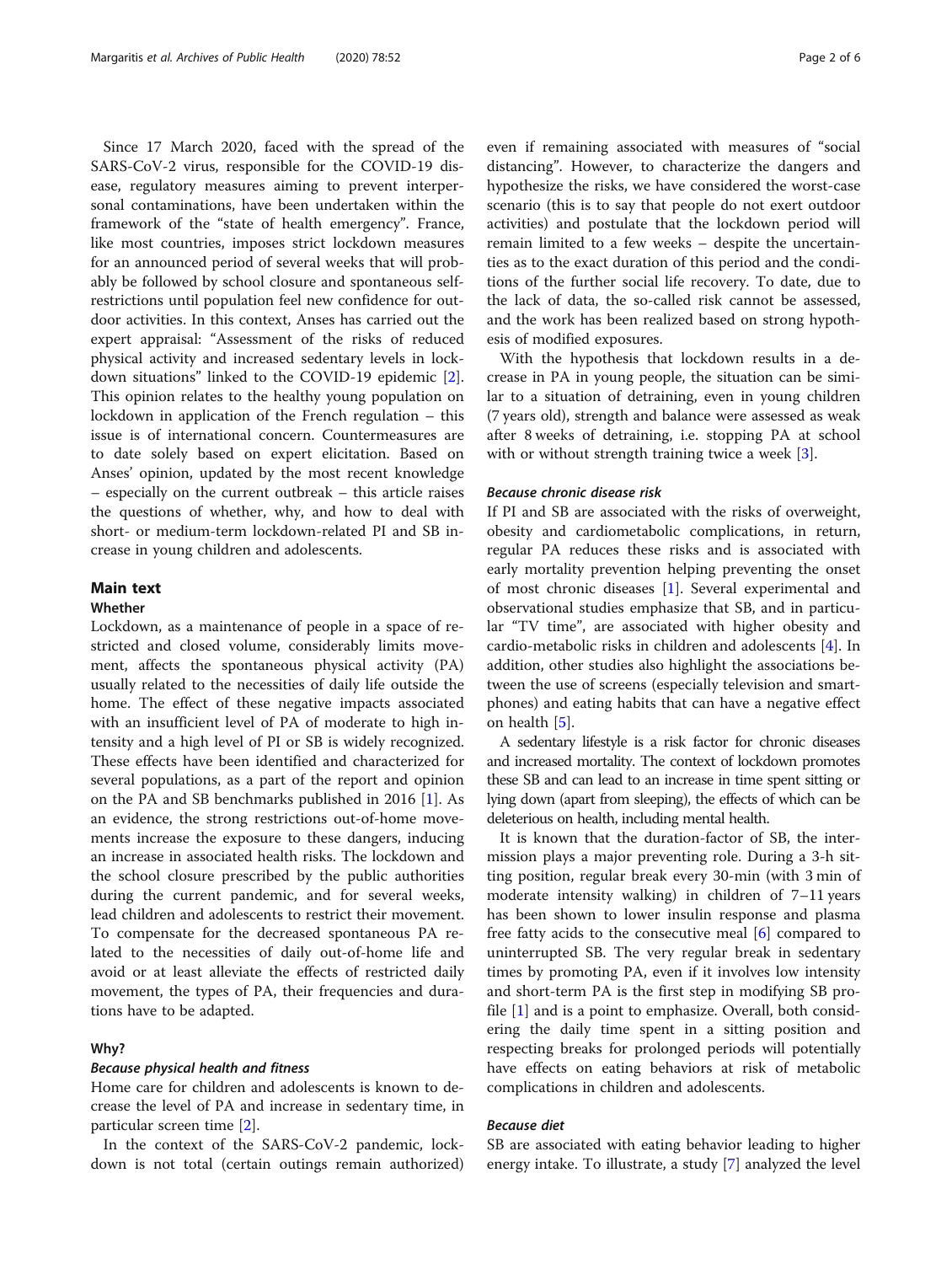of PA and the duration of SB on the specific effects of food intake. Energy intake is higher (+ 350 kcal) when SB times increase (corresponding to − 100 kcal of energy expenditure).

In addition, lockdown-related increases in SB can worsen food intake having potentially adverse health effects (e.g. increased frequency of snacking, consumption of energy-dense foods) [[8\]](#page-5-0) especially the consumption of sugar-sweetened beverages whose metabolic risks are proven [[9,](#page-5-0) [10](#page-5-0)]. Moreover, an unbalanced diet could even worsen especially vitamin D status which is impacted by the lack of outdoor activities. In this regard, Anses points out the importance of ensuring sufficient intake by a balanced diet including vitamin D-rich foods. $<sup>1</sup>$ </sup>

Overall, to reduce both nutritional and metabolic risks, the interruption of SB is of prime importance. Having healthy nutritional habits is essential in this context, necessarily associated with measures to reduce PI [\[9](#page-5-0)–[11](#page-5-0)].

#### Because mental heath

The recent lockdown in China during the current COVID-19 epidemic showed high levels of anxiety and stress. Anxiety is associated with an increase in cortisol secretion whom rhythm of secretion is disturbed, and the quality of sleep is affected. The recent experience in China shows that children in the younger age group (3–6 years) were likely to manifest symptoms, such as clinginess and fear that family members could contract the infection. Children aged 6 to 18 years were more likely to show inattention [\[12](#page-5-0)] or have affected mental health as by other traumatic experiences [\[13\]](#page-5-0). Another study in young people aged 14–35 years reported 40.4% of psychological problems and 14.4% of Post-Traumatic Stress Disorder symptoms [\[14\]](#page-5-0). Expecting upcoming data, these emerging signals encourage considering the role of lifestyle including getting enough PA – to limit PI – and SB limitation which can both contribute to mental health protection [[1](#page-5-0)], especially in children and adolescents in the context of school closure and lockdown.

# How?

To move toward new benchmark proposals, the benchmarks developed in 2016 for children and adolescents [[1\]](#page-5-0) – as they are underpinned by the assessment of health risks related to PA and SB – have been adjusted to benchmarks suitable for lockdown (as summarized in Table [1\)](#page-3-0). To reach this goal, the adjustments have taken into account the reduction of daily activities imposed by high restriction for people to leave home and engage in regular activities (e.g., school, work) or access to places of PA practice (e.g. parks, walking trails, etc.), even near the home.

Anses considers here the relevant handles from it opinion [\[1](#page-5-0)] to put them into perspective of lockdown and proposes the appropriate benchmark statements.

The adaptation of PA practice rules is imperative for physiological (maintenance of muscular functions, bone health, body composition, etc.) and psychological health (recreational activities allowing tightening the family ties in a general context of anxiety).

#### From former to adapted benchmarks: physical activity

The PA benchmarks for children under 6 years are at least 3 h per day of PA, i.e. 15 min/h for 12 h of wakefulness remain applicable during lockdown. However, the PA benchmarks for children aged 6 to 17 are at least 60 min/d of moderate to high intensity PA need to be adjusted.

In children aged 6 to 17 years, the PA benchmarks should maintain a total duration of 60 min accumulated per day (PA duration has to be measured). This duration can be split into a period of 10 to 20 min several times a day (to be distributed). A moderate intensity has to be maintained at least over two 10-min periods and muscle reinforcement has to be practiced twice a week.

Therefore, in children and adolescents, dynamic activities will be favored, as well as balance and flexibility exercises.

PA has to be gradually settled into everyday life with progressive intensity and frequency, as well as adapted to the current level of fitness and health status. It is more important to comply with continuity and regularity principles as a priority rather than focus on the intensity of the PA.

Anyway, even if the occurrence of COVID-19 symptoms are less frequent and milder in young people, it cannot be excluded that a febrile state requires stopping moderate to very high PA. The risk of myocarditis is inherent in any viral infection; these inflammations of the myocardium can lead to arrhythmia, which can turn out to sudden death from exercise. For safety reasons, PA has to be stopped if fever or other suspected clinical signs of COVID-19 (fatigue, dry cough, etc.) occur. The risk of spreading the virus in the cardiac tissue such as adenovirus, parvovirus, and herpesvirus is well known, but whether this risk of complication also exists for coronaviruses, including SARS-CoV-2 is unknown. Absolute rest for fever is an intangible rule.

Moreover, even if under lockdown conditions, the intensities and durations of cardiorespiratory exercises are not likely to reach levels such that one can fear a fall in immune defenses in the hours that follow the activity, it is reasonable to ensure that exercises are not exhausting.

<sup>1</sup> [https://www.anses.fr/en/content/ensuring-sufficient-vitamin-d-intake](https://www.anses.fr/en/content/ensuring-sufficient-vitamin-d-intake-through-diet-during-lockdown)[through-diet-during-lockdown](https://www.anses.fr/en/content/ensuring-sufficient-vitamin-d-intake-through-diet-during-lockdown)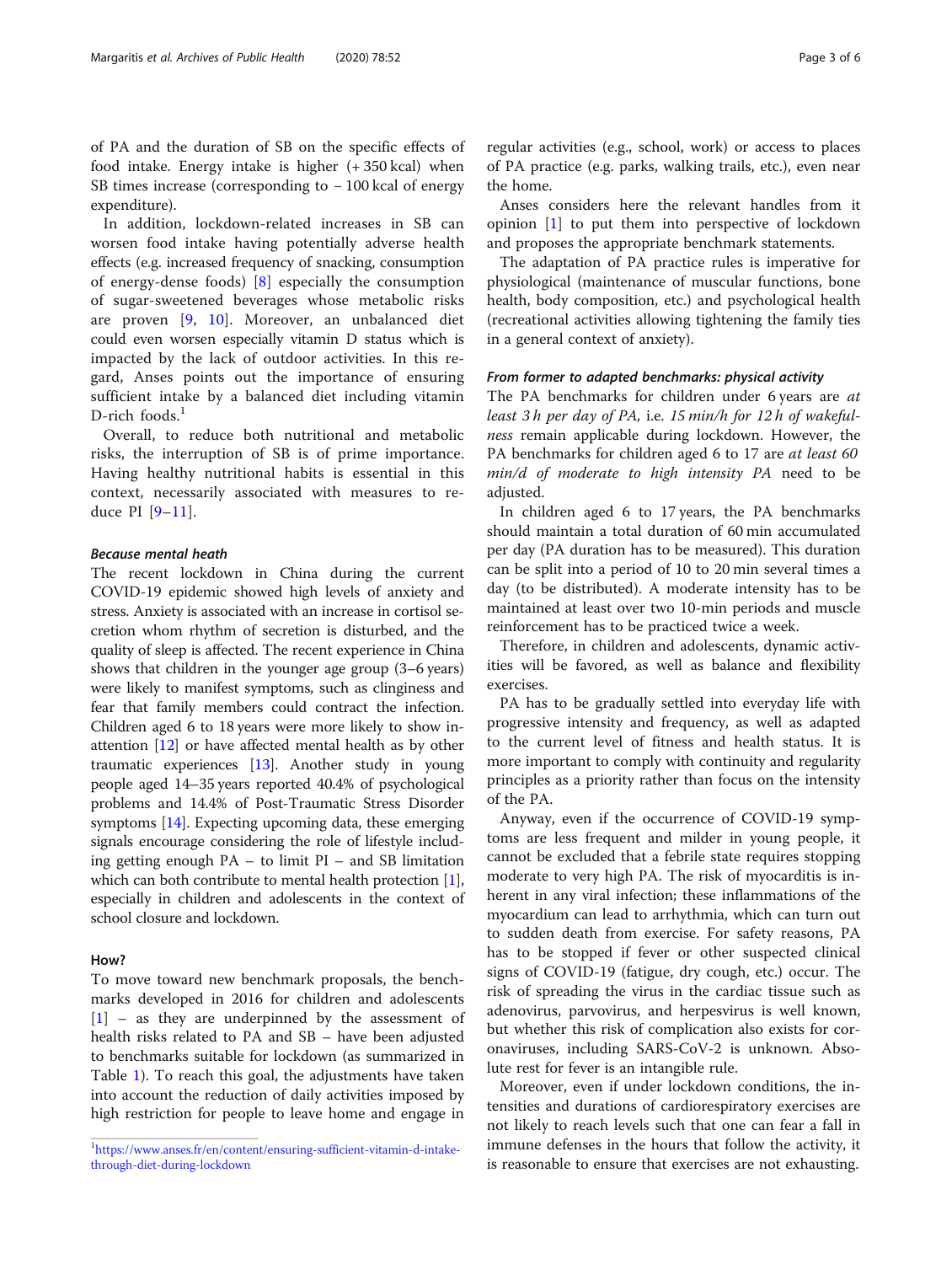# <span id="page-3-0"></span>Table 1 Anses' benchmarks adapted in the context of lockdown

| Duration and frequency                                                                             | Intensity level                                                       | Exercises to adjust depending on the type of housing (with or without<br>outdoors)                                                                                                                        |
|----------------------------------------------------------------------------------------------------|-----------------------------------------------------------------------|-----------------------------------------------------------------------------------------------------------------------------------------------------------------------------------------------------------|
| PA for children under 6 years                                                                      |                                                                       |                                                                                                                                                                                                           |
| At least 3 h of PA throughout the<br>day:                                                          | Keep PA both frequent and<br>playful                                  | Activities (play, run, jump) in safe spaces indoor and outdoor (if available)                                                                                                                             |
| That being 15 min/h for 12 h of<br>awake time                                                      |                                                                       | Make board games more active by introducing balance and stretching<br>challenges                                                                                                                          |
|                                                                                                    |                                                                       | Use a mat for somersaults                                                                                                                                                                                 |
| PA for children and adolescents from 6 to 17 years (including muscle strenght training activities) |                                                                       |                                                                                                                                                                                                           |
| At least 60 min of PA throughout<br>the day                                                        | At least two 10 min sessions of<br>moderate intensity                 | Use household items, as well as stairs and furniture to train the muscles                                                                                                                                 |
| Record duration of PA                                                                              |                                                                       | Make board games more active by introducing balance and stretching<br>challenges                                                                                                                          |
| Divide the daily duration of<br>physical activity in sessions of 10<br>to 20 min                   |                                                                       |                                                                                                                                                                                                           |
| Muscle strength training activities<br>twice a week                                                | Moderate intensity                                                    | Exercises using the body weight or a wall (stand and sit, push, lean on),<br>small equipment (elastic bands, weighted arm bands, dumbbells) or<br>muscle training gear (rowing machine, training bicycle) |
|                                                                                                    |                                                                       | Use household items as exercise equipment (bottles, broom)                                                                                                                                                |
| Limit SB of children under 6 years and children and adolescents from 6 to 17 years                 |                                                                       |                                                                                                                                                                                                           |
| Limit sedentary time.                                                                              | Reduce SB more frequently by<br>breaking up prolonged sitting<br>time | Limit the increasing leisure-based and passive screen time                                                                                                                                                |
| Ideally stand up every 30 min                                                                      |                                                                       |                                                                                                                                                                                                           |
| Limit leisure-based and passive<br>screen time                                                     |                                                                       |                                                                                                                                                                                                           |

## From former to adapted benchmarks: sedentary behaviors

SB in this context is a major concern, especially for young people. Sedentary lifestyle benchmarks for children until 17 years: Limit the total daily duration of sedentary activities while awake; limit the duration of each sedentary activity, so as not to exceed 1 h continuously for children under 6 and 2 h for children aged 6–17 years.

In children under 6 years and in children 6 to 17 years, the sedentary lifestyle benchmarks should be adapted during the lockdown period to ensure limit sedentary time while maintaining a playful and regular PA As well as all populations, it has to be emphasized that the pace of breaking inactivity by limiting time sitting continuously has to rise every 30 min. Because of the wellknown, and to date documented effects, parents have to ensure prevention in the increase in recreational and passive screen time that can be consecutive to lockdown being aware to strongly limit time screen to less than 60 min in young children (2–4 years) as recommended by WHO [[15\]](#page-5-0).

The full effectiveness of these benchmarks, as prioritized in Table 2, also depends on compliance with general rules and habits of healthy living in confined spaces, including mental health preservation, sleep quality, and diet.

# Conclusions

In the context of the actual lockdown, and considering the necessity of empowering people to preserve their own health, Anses has proposed adapted benchmarks in the continuation of the former  $[1]$  $[1]$  to allow, or at least facilitate, the adaptation to the specific context of lockdown for all the populations.

Not much is known about the long-term mental health effects of lockdown on children and adolescents, but it can be hypothesized that some of them could adopt or reinforce unhealthy behaviors. Considering children and adolescents, the emerging risk justifies proposing specific adaptations and type of activities in order to avoid the installation of unhealthy habits and ensure maintaining health underpinned, at least partly, by physiological health and physical fitness. Moreover, attention payed to PI and

**Table 2** Priorities for PA and SB benchmark in a lockdown situation (adapted from [[2](#page-5-0)])

|                   | Children $<$ 6 y | Children and adolescents 6-17 y |
|-------------------|------------------|---------------------------------|
| SB limitation     | $^{+++}$         | $+++$                           |
| Muscle strength   |                  | $++$                            |
| Cardiorespiratory | $^+$             | $++$                            |
| Balance           | $^{++}$          | $\overline{+}$                  |
| Flexibility       |                  | $\pm$                           |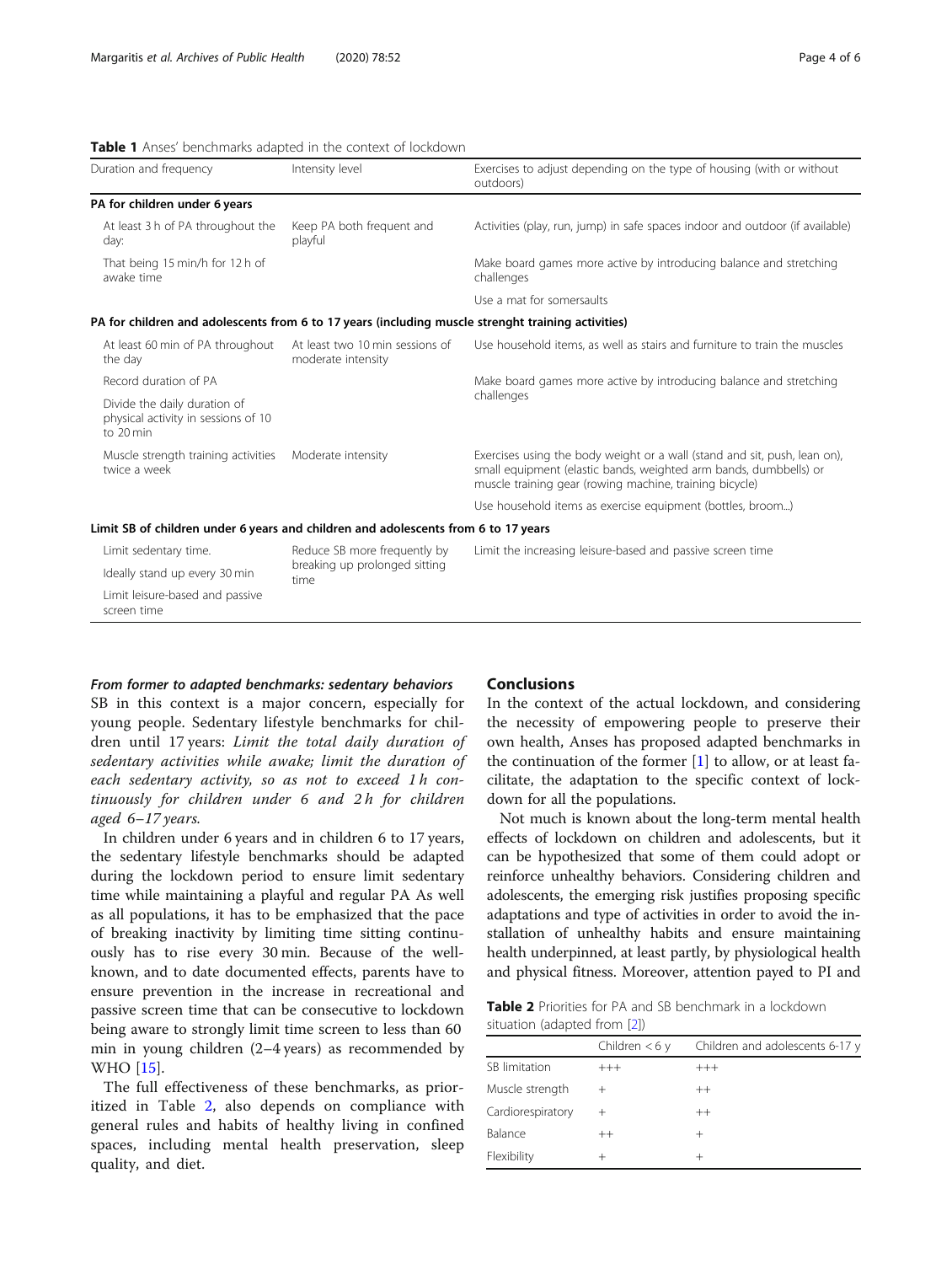SB limitation is a unique leverage to deal with already observed outcomes in a Chinese study: it allows to relieve children's distress and address their concerns regarding the negative condition they are experiencing [\[12\]](#page-5-0).

The situation of lockdown inevitably induces adoption of a sedentary lifestyle and eating habits that are not favorable to health. SB such as watching TV and use of computer/games are relatively stable behaviors which track moderately in childhood and adolescence [\[16\]](#page-5-0) and from early childhood to later in life. In the same way, PI appears as a stable behavior throughout childhood and adolescence. Reducing continuous sedentary times by frequent interruptions may help to alleviate the hypothesized harmful effects of even reduced PA. The probable increase in the time dedicated to leisure screens used passively can be considered as being a priority vigilance point to ensure the limitation of these durations. Indeed, PI in itself is an unhealthy habit with consequences on adulthood [\[17](#page-5-0)].

Children and adolescents are likely to adopt adverse behavioral and eating habits on health whose reversibility is to date unknown but can at least be prevented.

Overall, it is proposed that promotional and videos could motivate children to have a healthy lifestyle at home by increasing PA, having a balanced diet, regular sleep pattern  $[18]$  $[18]$ . However, to be safe, this elicitation has to be considered on the basis of evidence-based benchmark involving the scientific and educational community.

In usual conditions, the link between socioeconomic status and SB which are negatively associated [[19\]](#page-5-0) is well known. This relationship is similar with PA [[1\]](#page-5-0). During the current COVID-19 epidemic the high levels of anxiety and stress or depression, the social capital of people on lockdown were inversely correlated too [[20\]](#page-5-0). As the role of social inequalities with regard to the practice of PA and SB is already well known and the probability of perpetuating them or even worsening them in a lockdown situation is obviously high.

To our knowledge, studies on the effect of pandemic lockdown in children and adolescents are scarce. However, despite the existence of additional factors (linked to duration, social ties, etc.), it has been considered that the behavior of children staying at home during school holidays or at weekends can be partially transposed to this assessment of the lookdown-related risk [\[2](#page-5-0)]. As schools can actively promote a health-conscious schedule, including PA, school closure and home confinement leads de facto to the privation of this promoting effect as an additional factor to the space restriction for movement. In this context, families need help through benchmarks to ensure the continuance of both PA motivation and SB limitation.

It has to be kept in mind, that, as an evidence, COVID-19 appears to be preferentially virulent among adults with existing comorbidities including obesity, hypertension, and diabetes which prevalence is known, at least partly, to be linked with lifestyle. We hypothesize this health crisis has the potential to trigger further outcomes. The very special situation we are facing could affect durably some behaviors, especially in young people. Consequently, we have to be aware as to keep sufficient pressure on the preventive effects of PA and limited SB. Since the beginning of the epidemic and the establishment of lockdown in a large number of countries, a part of the scientific community reiterates that modifiable lifestyle factors like diet and PA should not be marginalized. The main concern could be the emergence of new unhealthy habits or routines that young people could keep after lockdown and what these adjusted benchmarks could help to avoid. Hitherto, the lack of experience of this situation does not allow not neglect the risk.

Ensuring adequate PA for the duration of the lockdown would thus help to limit the consequences of PI and SB, and, in the present context, to maintain habits after the lockdown has ended. It will also help the resumption of usual activities or the acquisition of new ones and ensure a better resilience of the way out of lockdown.

#### Abbreviations

Anses: Agence nationale de sécurité sanitaire de l'alimentation, de l'environnement et du travail (French Agency for Food, Environmental and Occupational Health & Safety); PA: Physical activity; PI: Physical inactivity; SB: Sedentary behaviors

# Acknowledgements

Not Applicable.

#### Authors' contributions

All authors participated in acquisition, analysis, or interpretation of current knowledge. IM drafted the manuscript. AV, PD and SH revised of the manuscript for intellectual content. All authors read and approved the final manuscript.

#### Funding

This work was supported by French Agency for Food, Environmental and Occupational Health & Safety (Anses).

# Availability of data and materials

Not applicable.

#### Ethics approval and consent to participate

Not applicable.

#### Consent for publication

Not applicable.

#### Competing interests

The authors declare that they have no competing interests.

#### Author details

<sup>1</sup> French Agency for Food, Environmental and Occupational Health & Safety (Anses), Nutrition Risk Assessment Unit, 14 rue Pierre et Marie Curie, 94701 Maisons-Alfort, Cedex, France. <sup>2</sup>International Cycling Union (UCI), Allée Ferdi